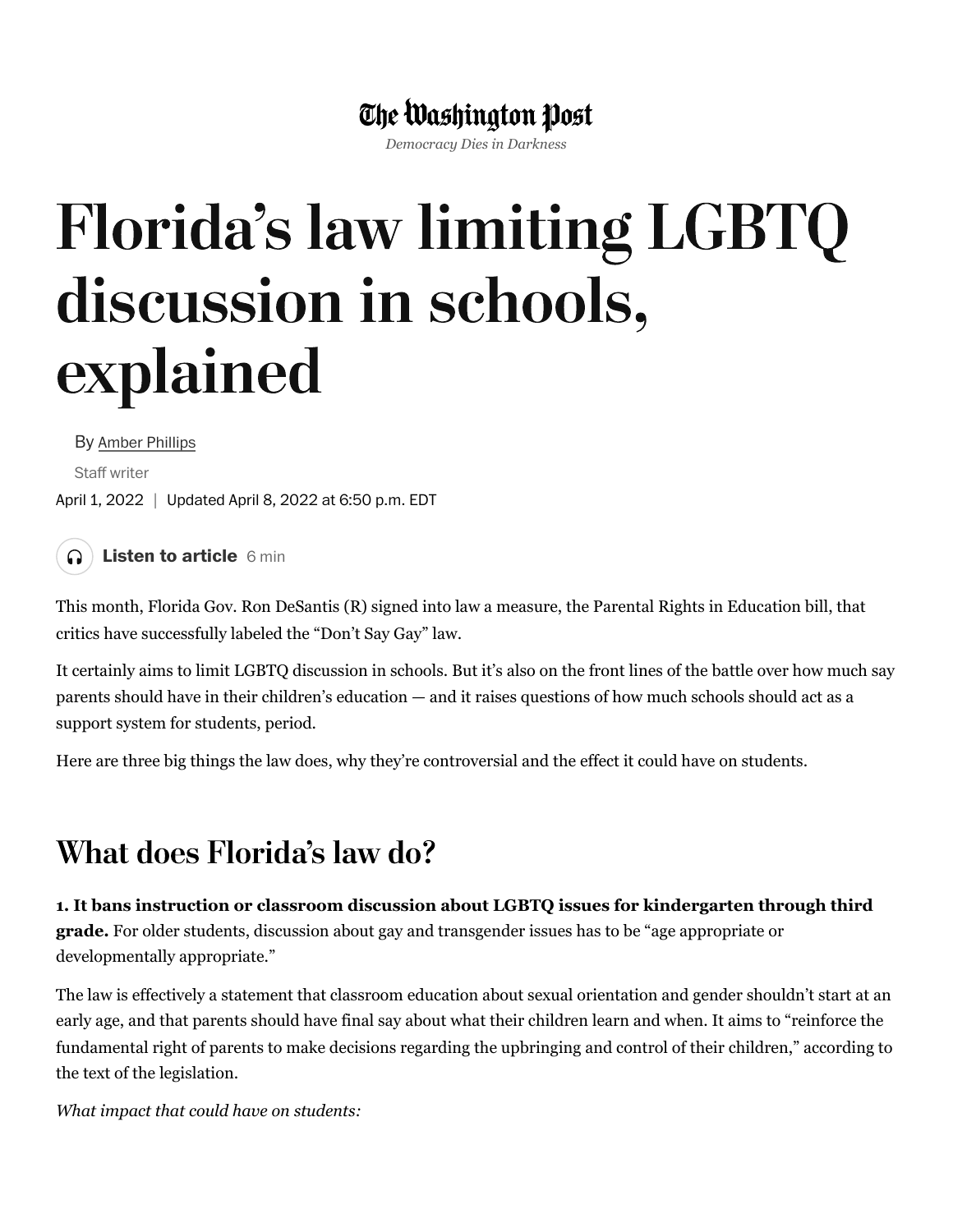For one, sex education has already been banned in Florida (as in many states) until the fifth grade. So critics say the law tries to solve a problem that doesn't exist for the state's youngest students. Because it limits even discussions about LGBTQ issues, it could stifle conversations for children who need to work through their own gender or sexualidentity questions, they say.

"It begs the question of whether a teacher having a picture of a partner on their desk, or being asked to be referred to as Mr. or Mrs., if that counts as classroom instruction on gender identity," said Brandon Wolf, with the LGBTQ advocacy group Equality Florida.

### **2. It empowers parents to sue the school district over teachings they don't like.** And the district will have to pay for it.

#### *What impact that could have on students:*

That could prompt schools to preemptively shut out teachings or conversations about LGBTQ issues. Some librarians across the country are accusing their schools of quietly removing race- and LGBTQ-related books from their shelves before it starts a fight, [The Washington Post recently reported](https://www.washingtonpost.com/education/2022/03/22/school-librarian-book-bans-challenges/?carta-url=https%3A%2F%2Fs2.washingtonpost.com%2Fcar-ln-tr%2F3660b9d%2F6244c4a379d9d21aa10f287e%2F597a6c2a9bbc0f6826cd95eb%2F13%2F45%2F6244c4a379d9d21aa10f287e&itid=lk_inline_manual_18).

"Cash-strapped school districts can't afford to test the bounds of a law like this," Wolf said, citing reports that some schools in the state have started to peel off rainbow safe-space stickers from windows. "It's the chilling effect that is a natural implication of this legislation."

#### **3. It requires schools to tell parents when their child receives mental health services.**

#### *What impact that could have on students:*

It could take away a school's ability to serve as a haven for students who might not feel comfortable talking to their parents about their gender orientation or sexuality.

But proponents say it would ensure parents are informed if their child is experiencing confusion over their identity. One of the advocates for the bill is a Florida mother who says her child's school recognized her child's gender identity as different from the one they recognized at home.

## Why this bill has drawn so much controversy

LGBTQ advocates say this legislation furthers efforts to paint LGBTQ people as "other," or even dangerous. This law [comes at a time when the culture wars led by the right are catching fire with the base, but also as more young](https://www.washingtonpost.com/lifestyle/2022/02/17/adults-identifying-lgbt-gen-z/?carta-url=https%3A%2F%2Fs2.washingtonpost.com%2Fcar-ln-tr%2F3615068%2F6244c4a379d9d21aa10f287e%2F597a6c2a9bbc0f6826cd95eb%2F17%2F45%2F6244c4a379d9d21aa10f287e&itid=lk_inline_manual_27) Americans than ever identify as LGBTQ.

DeSantis in particular has used language that seems to villainize people who oppose — and in his view, misrepresent — the law: "They have to lie because if they admitted what they were really for, sexualizing kindergartners," he said in an interview with Fox News's Tucker Carlson. " …[T]hey know that would not fly with the public."

His press secretary accused opponents of "grooming" young kids.



**[Christina](https://twitter.com/ChristinaPushaw?ref_src=twsrc%5Etfw%7Ctwcamp%5Etweetembed%7Ctwterm%5E1499890719691051008%7Ctwgr%5E%7Ctwcon%5Es1_&ref_url=https%3A%2F%2Fwww.washingtonpost.com%2Fpolitics%2F2022%2F04%2F01%2Fwhat-is-florida-dont-say-gay-bill%2F) Pushaw**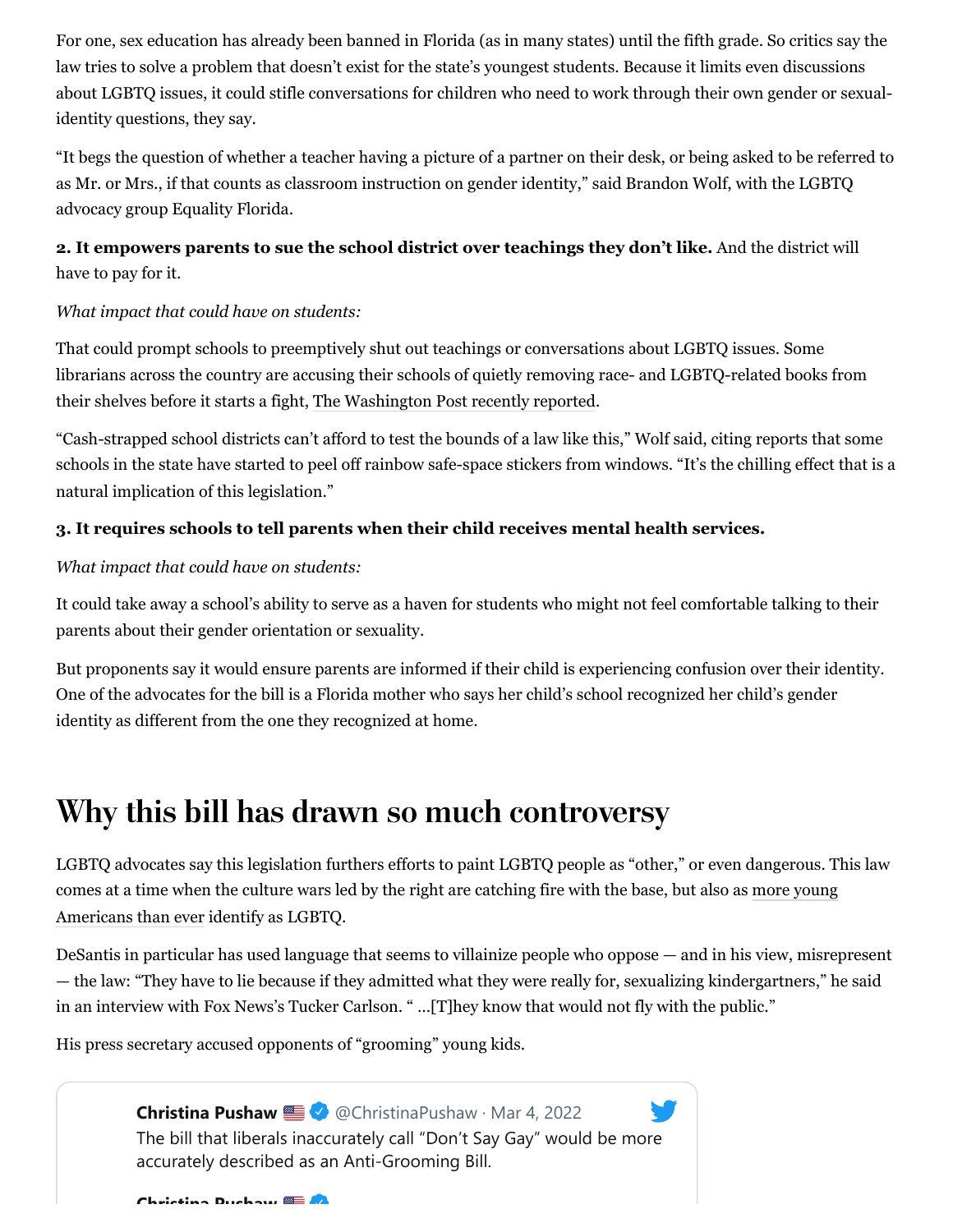| <b>ISLIHA FUSHAW</b><br>@ChristinaPushaw                                                                                                                                                                                                 |  |
|------------------------------------------------------------------------------------------------------------------------------------------------------------------------------------------------------------------------------------------|--|
| If you're against the Anti-Grooming Bill, you are probably<br>a groomer or at least you don't denounce the grooming<br>of 4-8 year old children. Silence is complicity. This is how it<br>works, Democrats, and I didn't make the rules. |  |
| 6:33 PM $\cdot$ Mar 4, 2022                                                                                                                                                                                                              |  |
| $\heartsuit$ 2.8K $\heartsuit$ Reply $\triangle$ Share                                                                                                                                                                                   |  |
| <b>Read 1.4K replies</b>                                                                                                                                                                                                                 |  |

That language fits into a broader Republican narrative of accusing opponents of supporting pedophilia. It was a main Republican line of questioning against President Biden's Supreme Court nominee, Judge Ketanji Brown Jackson, though her sentences in child pornography cases [fell within the judicial mainstream](https://www.washingtonpost.com/politics/2022/03/19/sen-hawleys-misleading-attack-judge-jacksons-sentencing-child-porn-offenders/?itid=lk_inline_manual_33).

"If you want to go after somebody and make them the worst person possible — make them look like they are evil incarnate — then 'you're soft on child molesting' is a great way to go," said Joseph Uscinski, a researcher of extreme ideologies at the University of Miami.

[Gay rights groups sued](https://www.washingtonpost.com/politics/lgbtq-group-sues-florida-over-so-called-dont-say-gay-law/2022/03/31/6ccd161a-b0fb-11ec-9dbd-0d4609d44c1c_story.html?itid=lk_inline_manual_37) Florida over the law, arguing that it violates the constitutionally protected rights of free speech, equal protection and due process of students and families.

## How this bill pushes the lines on the parental-rights debate

Proponents argue that parents, above all else, should be in charge of what subjects their children are exposed to and when.

This argument falls neatly in line with the right's opposition to mask and vaccine mandates in schools. The right also pushed back against certain school discussions about race after the protests in the wake of George Floyd's killing.

Florida has been at the forefront of all this: It banned conversations in schools that make someone feel "guilt" about their race, as well as teachings on critical race theory (an academic construct that conservatives have used as a catchall term to describe conversations about race they find offensive).

When framed through the lens of that broader parental-rights debate, this bill to restrict discussion of LGBTQ issues isn't that unpopular.

A [February poll from the University of North Florida found](https://www.unf.edu/uploadedFiles/aa/coas/porl/UNF%20PORL%20Press%20Release%202-22-22.pdf) that 40 percent of Floridians approved of the legislation when they were told that the bill reads like this: "Another bill before the Florida Senate would prohibit school districts from encouraging discussion about sexual orientation or gender identity in grades K-5, or in a way that is age or developmentally inappropriate." That's a significantly high percentage in support of a law that its opponents deride as extreme. (Forty-nine percent disapproved.)